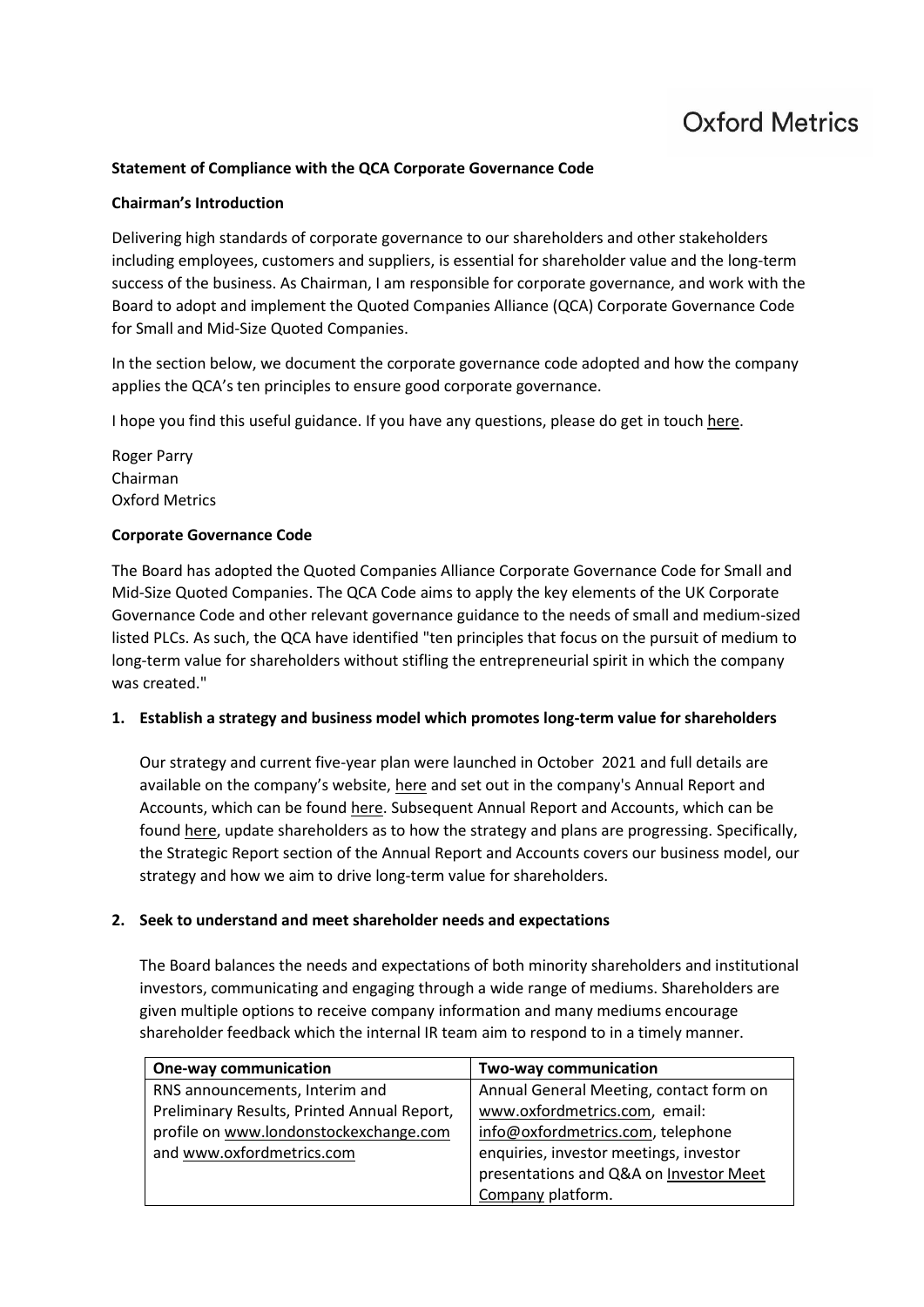We seek to understand the motivations behind shareholder decisions through personal meetings with institutional investors, calls with minority shareholders and questions via the contact form on the website. Our broker takes institutional investor feedback and our PR agency takes analyst feedback. All feedback is reviewed and considered by the internal IR team.

Our internal Investor Relations team consists of the CEO, CFO, Company Secretary and Head of Communications.

# **3. Take into account wider stakeholder and social responsibilities and their implications for longterm success**

For the Board to execute against its strategy and five-year plan it relies upon good relations with internal and external stakeholders. The Board identifies the Company's stakeholders and through regular review, aims to understand their needs, interests and expectations and put systems in place to solicit and act on feedback.

| <b>Stakeholders</b> | <b>Needs, interests and expectations</b>                                                                                                                                      | <b>Feedback mechanisms</b>                                                                                                                                                                                                                                                                                                                                                                                                                                       |
|---------------------|-------------------------------------------------------------------------------------------------------------------------------------------------------------------------------|------------------------------------------------------------------------------------------------------------------------------------------------------------------------------------------------------------------------------------------------------------------------------------------------------------------------------------------------------------------------------------------------------------------------------------------------------------------|
| Shareholders        | To understand return on investment,<br>how the business is performing<br>financially and operationally, and<br>progress against the strategy and five-<br>year business plan. | There are feedback mechanisms in<br>place for shareholder<br>communications as described above.                                                                                                                                                                                                                                                                                                                                                                  |
| Employees           | How the business is<br>performing financially and<br>operationally, and future plans<br>for the business.                                                                     | The Company holds biannual<br>company meetings (post results) for<br>employees at which the Company's<br>financial performance and future<br>plans are discussed, in addition to<br>more frequent staff briefings and<br>electronic communications. The<br>Board is committed to ensuring a<br>climate of openness throughout the<br>Company, encouraging employees to<br>contribute ideas and feedback within<br>and outside the formal feedback<br>structures. |
|                     | Career development within<br>the Company.                                                                                                                                     | All job vacancies within the Company<br>are advertised internally before<br>seeking external candidates. The<br>Company supports employees<br>extending their professional<br>qualifications and professional<br>development. The Company also<br>provides in-house training assisted by<br>external consultants on matters such<br>as regulatory compliance, diversity,<br>data protection, and health and<br>safety.                                           |
| <b>Suppliers</b>    | Orders and payment terms.                                                                                                                                                     | Managers within the Company<br>effectively manage supplier<br>relationships to minimise disruption                                                                                                                                                                                                                                                                                                                                                               |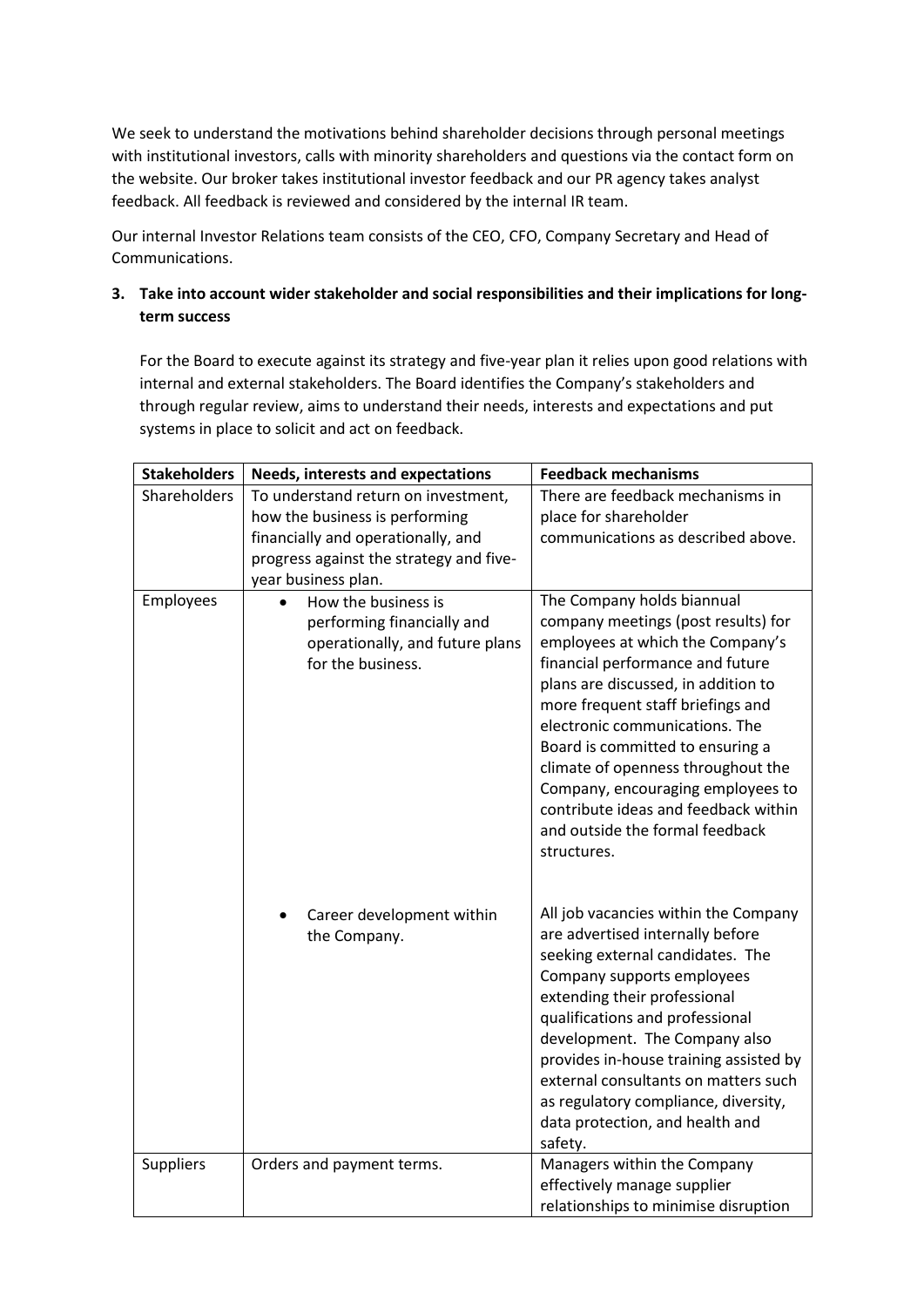|                  |                                                                      | from supply chain issues and mitigate<br>adverse effects on the business.                                                                                                                       |
|------------------|----------------------------------------------------------------------|-------------------------------------------------------------------------------------------------------------------------------------------------------------------------------------------------|
| <b>Customers</b> | High performing and reliable product.<br>Excellent customer support. | Account managers within the<br>Company effectively manage all<br>customer relationships. Product<br>feedback is communicated to R&D<br>for improving current and developing<br>future products. |

# **4. Embed effective risk management, considering both opportunities and threats, throughout the organisation**

# **External and internal audits**

The Company has an external body and an internal audit function which conducts the following system audits periodically.

| <b>Audit</b>                                                 | Company      | <b>Internal audit</b> | <b>External audit</b>    |
|--------------------------------------------------------------|--------------|-----------------------|--------------------------|
| ISO9001:2015 Quality                                         | Vicon Denver | Annually              | Annually by              |
| <b>Management Systems</b>                                    |              |                       | <b>British Standards</b> |
|                                                              |              |                       | Institution              |
| ISO9001:2015 Quality                                         | Vicon Oxford | Three times per       | Annually by              |
| <b>Management Systems</b>                                    |              | year                  | <b>British Standards</b> |
|                                                              |              |                       | Institution              |
| ISO13485:2016 Medical Quality                                | Vicon Oxford | Three times per       | Annually by              |
| <b>Management Systems Vicon</b>                              |              | year                  | <b>British Standards</b> |
| Yarnton                                                      |              |                       | Institution              |
| 93/42/EEC as amended, Medical                                | Vicon Oxford | Three times per       | Annually by EU           |
| Devices Directive, Production                                |              | year                  | Notified Body            |
| Quality Assurance in accordance                              |              |                       | 1912                     |
| with Article 120 of the Medical                              |              |                       |                          |
| Devices Regulation (EU) 2017/745                             |              |                       |                          |
| ISO9001:2015 Quality                                         | Yotta        | Twice a year          | Annually by              |
| <b>Management Systems</b>                                    |              |                       | Lloyds Register          |
|                                                              |              |                       | <b>Quality Assurance</b> |
| ISO14001:2015 Environmental                                  | Yotta        | Annually              | Annually by              |
| Management                                                   |              |                       | Lloyds Register          |
|                                                              |              |                       | <b>Quality Assurance</b> |
| ISO27001:2013 Information                                    | Yotta        | Annually              | Annually by              |
| <b>Security Management Systems</b>                           |              |                       | Lloyds Register          |
|                                                              |              |                       | <b>Quality Assurance</b> |
| ISO45001:2018 Occupational                                   | Yotta        | Annually              | Annually by              |
| health and safety management                                 |              |                       | Lloyds Register          |
| system. Undergoing external stage 2                          |              |                       | <b>Quality Assurance</b> |
| assessment audit towards certification 1-<br>3 February 2022 |              |                       |                          |
| Cyber Essentials Certificate of                              | Yotta        | Annually              | Annually by              |
| Assurance                                                    |              |                       | <b>Ascentor Ltd</b>      |
|                                                              |              |                       | (Partner IASME           |
|                                                              |              |                       | Consortium)              |
|                                                              |              |                       |                          |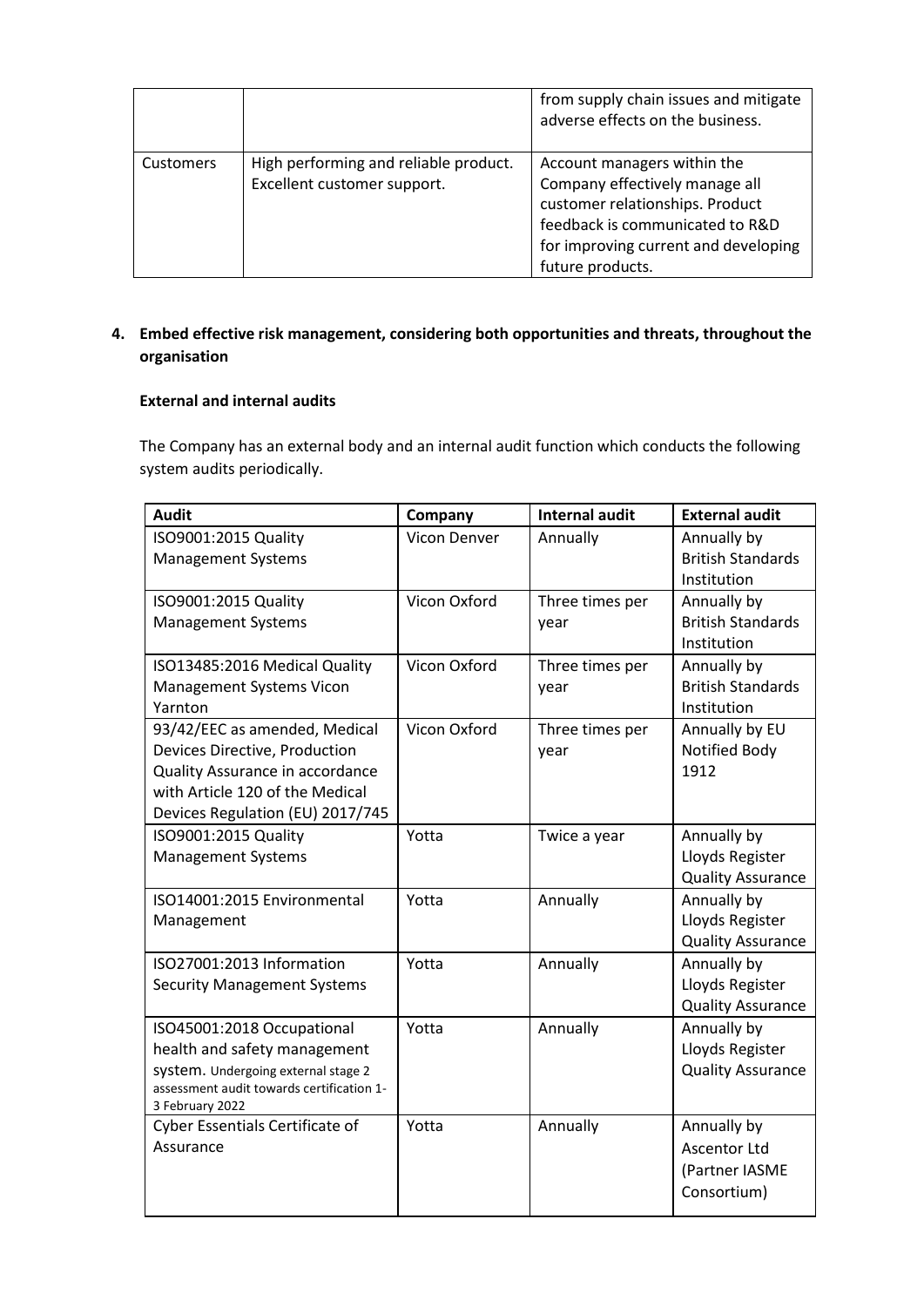**External and internal audits continued** 

| <b>Audit</b>                                             | Company                                                                                                                                                                        | <b>Internal audit</b> | <b>External audit</b>                                        |
|----------------------------------------------------------|--------------------------------------------------------------------------------------------------------------------------------------------------------------------------------|-----------------------|--------------------------------------------------------------|
| <b>Cyber Essentials Plus Certificate</b><br>of Assurance | <b>IMeasureU Ltd</b><br>(UK)/IMeasureU<br>Inc. $(US)/$<br>ImeasureU<br>Limited<br>(NZ)/Vicon<br><b>Motion Systems</b><br>Inc (US)/Vicon<br><b>Motion Systems</b><br>Ltd $(UK)$ | Annually              | Annually by<br>Ascentor Ltd<br>(Partner IASME<br>Consortium) |
| <b>Information Asset Penetration</b><br>Testing          | All                                                                                                                                                                            | 12 days per year      | Three days per<br>year by CHESS<br><b>Cyber Security</b>     |
| <b>Business Continuity Exercises</b>                     | All                                                                                                                                                                            | Annually              |                                                              |

#### **Risk management and risk register**

The Board has embedded an effective risk management framework to identify, evaluate and manage opportunities and risks, in order to execute the strategy and five-year business plan. The principal risks and uncertainties are available from p8 in the Annual Report 2021 [here.](https://oxfordmetrics.com/file/oxfordmetrics/2021-oxford-metrics-annual-report-96413.pdf) The Company's risk register is compiled annually, by non-executive Director, David Quantrell with input from senior members of staff from across the Company and presented to the Board to inform its strategy review, and to enable the Board to identify, manage, and mitigate risks.

## **5. Maintain the board as a well-functioning, balanced team led by the chair**

There are three executive, and four non-executive Board members. A list of serving directors is available [here.](https://www.oxfordmetrics.com/team) The Board operates formally through meetings of the full Board, and informally through regular contact between Directors. Matters reserved for the Board include strategy, financial performance and reporting, dividends, risk management, major capital expenditure, and M&A.

The Board is kept informed outside its formal meetings by monthly reports from the Chief Executive that include information on the Company's financial and operational performance. Board agenda and information relating to the agenda are sent to Board members before all formal Board meetings. Board minutes are circulated to all members within 7 days of each Board meeting.

The Remuneration Committee members are Naomi Climer (Chair), David Quantrell and Paul Taylor who meet formally on at least two occasions annually. No director has been absent from a committee meeting. The terms of reference of the Remuneration Committee is available on p15 of the Company's [Admission Document.](https://www.oxfordmetrics.com/file/omg/1-876-admissiondocument.pdf)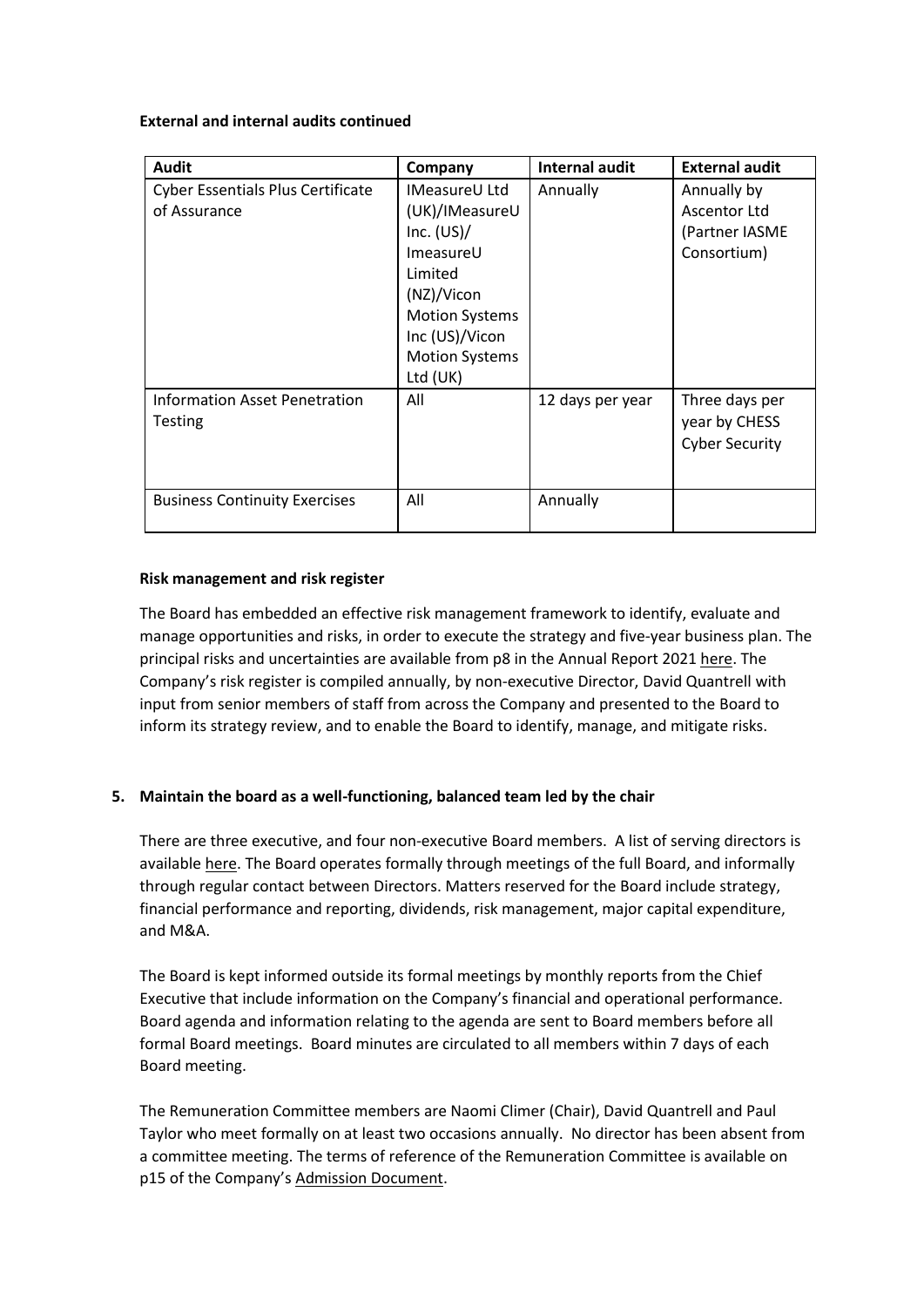The Audit Committee members are Paul Taylor, Naomi Climer, and David Quantrell, who meet formally at least two occasions annually. No director has been absent from a committee meeting. The terms of reference of the Audit Committee is available on p15 of the Company's [Admission Document.](https://www.oxfordmetrics.com/file/omg/1-876-admissiondocument.pdf)

The Board acts as a whole as the Nominations Committee and meets when a new director needs to be appointed. Appointments to the Board are made by consultation with, and the agreement of, the whole Board. Suitable candidates are sought through external senior recruitment consultants.

The Board meet formally six times a year. No director has been absent from a Board meeting during the 12 months from 1<sup>st</sup> October 2020 to 30<sup>th</sup> September 2021.

Non-executive directors are expected to devote as much time as is necessary for the proper performance of their duties, at a minimum, 15 days per year or more if serving on a committee. Executive directors are full-time employees and expected to devote as much time as is necessary for the proper performance of their duties, there is no specific time commitment.

## **6. Ensure that between them the directors have the necessary up-to-date experience, skills and capabilities**

Directors' biographies are available [here.](https://www.oxfordmetrics.com/team) Directors are able at the Company's expense to seek independent professional advice as required to support their role either as a member of a Board committee or for any matter within the terms of reference of the Board. A list of the Company's external advisors is available [here.](https://www.oxfordmetrics.com/advisers)

The Audit Committee works with the company's auditor BDO. The Company Secretary is supported by Numis Securities, (NOMAD), and Goodman Derrick LLP. The Remuneration Committee is supported by PwC on matters falling under its terms of reference, and the Company Secretary. The Company Secretary advises the Board on a range of regulatory and compliance matters.

## **7. Evaluate board performance based on clear and relevant objectives, seeking continuous improvement**

An overview of Directors' responsibilities can be found on p11 of the 2021 Annual report [here.](https://oxfordmetrics.com/file/oxfordmetrics/2021-oxford-metrics-annual-report-96413.pdf)

The Chief Executive's objectives are set by the Chair and the Remuneration Committee in consultation with other non-executive Board members, and the objectives of the executive directors are set by the Chair and the Remuneration Committee in consultation with the Chief Executive. The Board has an annual effectiveness review cycle consisting of reviews of the performance of executive members of the Board by the Non-executive Board members, and a review of the Chairman's performance by all other non-executive, and executive directors.

The Board reviews its performance against its objectives to provide entrepreneurial leadership of the Company within a framework of prudent and effective controls, set the Company's strategic aims and ensure the necessary resources are in place to meet these aims, to provide effective leadership to ensure the Company's values and standards are upheld, and to fulfil its obligations to shareholders and stakeholders.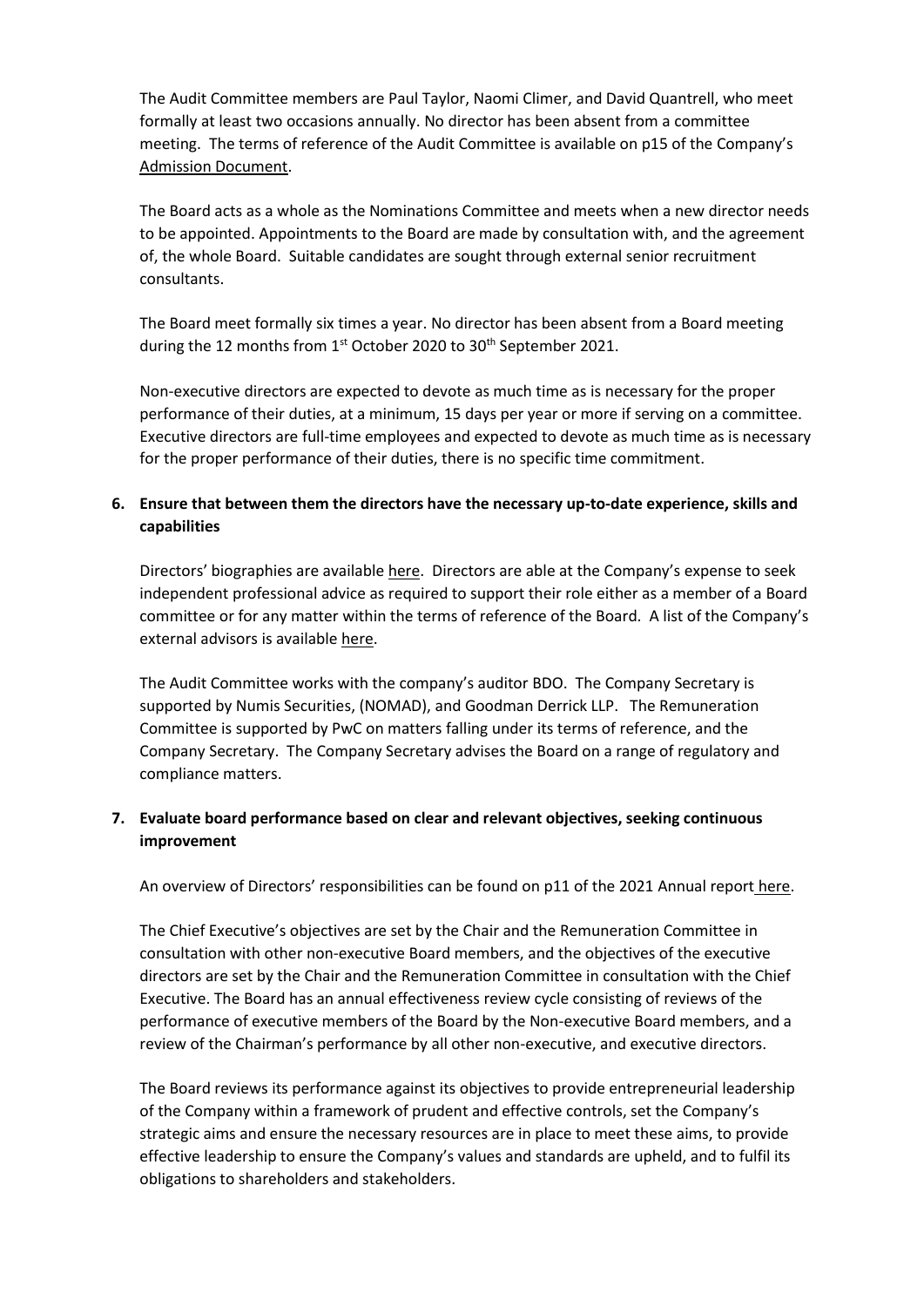Non-executive directors are expected to devote as much time as is necessary for the proper performance of their duties, at a minimum, 15 days per year or more if serving on a committee. This will include attendance at least six Board meetings, the AGM, at least one annual Board away day a year, at least one site visit a year, meetings of the non-executive directors, meetings with shareholders, meetings forming part of the Board evaluation process and updating and training meetings. All the executive directors are full time employees of the company.

The Board keeps the issue of Board effectiveness under continual review and will continue to consider best practice in matters relating to Board effectiveness, consistent with the size, range of activities, and stage of development of the Company. Succession plans for all members of the company's Board and senior managerial roles across the Company are in place and are regularly reviewed.

As part of the evaluation process all Board members completed a questionnaire regarding Board effectiveness.

#### **8. Promote a corporate culture that is based on ethical values and behaviours**

The Board is committed to promoting a socially responsible culture throughout the Company and encouraging high ethical standards in all its activities. The Company's culture is communicated to the employees through engagement, and employees are expected to exercise high ethical and moral standards at all times in their dealings with the Company's stakeholders. The Company has an anti-bribery policy and is committed to the elimination of modern slavery and human trafficking in its supply chain.

The Company's recruitment and employment policies are under continual review in order to maintain high ethical standards and best practice, and to provide a working environment in which its employees are able to realise their potential and contribute to the business. Applications are given full and fair consideration irrespective of nationality, ethnic origin, religion, disability, sexual orientation, age, marital or civil partnership status or gender identity. The Company is committed to providing for the health and safety of its employees and visitors to its premises through use of best practice and regular audits of the Company's Health and Safety policy and practices by external consultants.

## **9. Maintain governance structures and processes that are fit for purpose and support good decision making by the board**

The Board is committed to maintaining high standards of corporate governance appropriate for its size and the nature of the Company's activities. The Board has adopted the Quoted Companies Alliance Corporate Governance Code and aims to apply its principles and follow its guidance across the range of activities in which the Company is involved. The Board will formally review its corporate governance structures and processes annually to ensure it continues to incorporate best practice on corporate governance as it continues to evolve, updating its published statement as necessary.

The Chair is responsible for overseeing the Board and ensuring its effectiveness and its operation in the interests of our shareholders and stakeholders. The Chief Executive Officer's role is to provide leadership and vision in developing with other directors the strategic plan for the Company, and managing its implementation. With the other executive directors, the Chief Executive Officer is responsible for managing the business activities of the Company. The role of